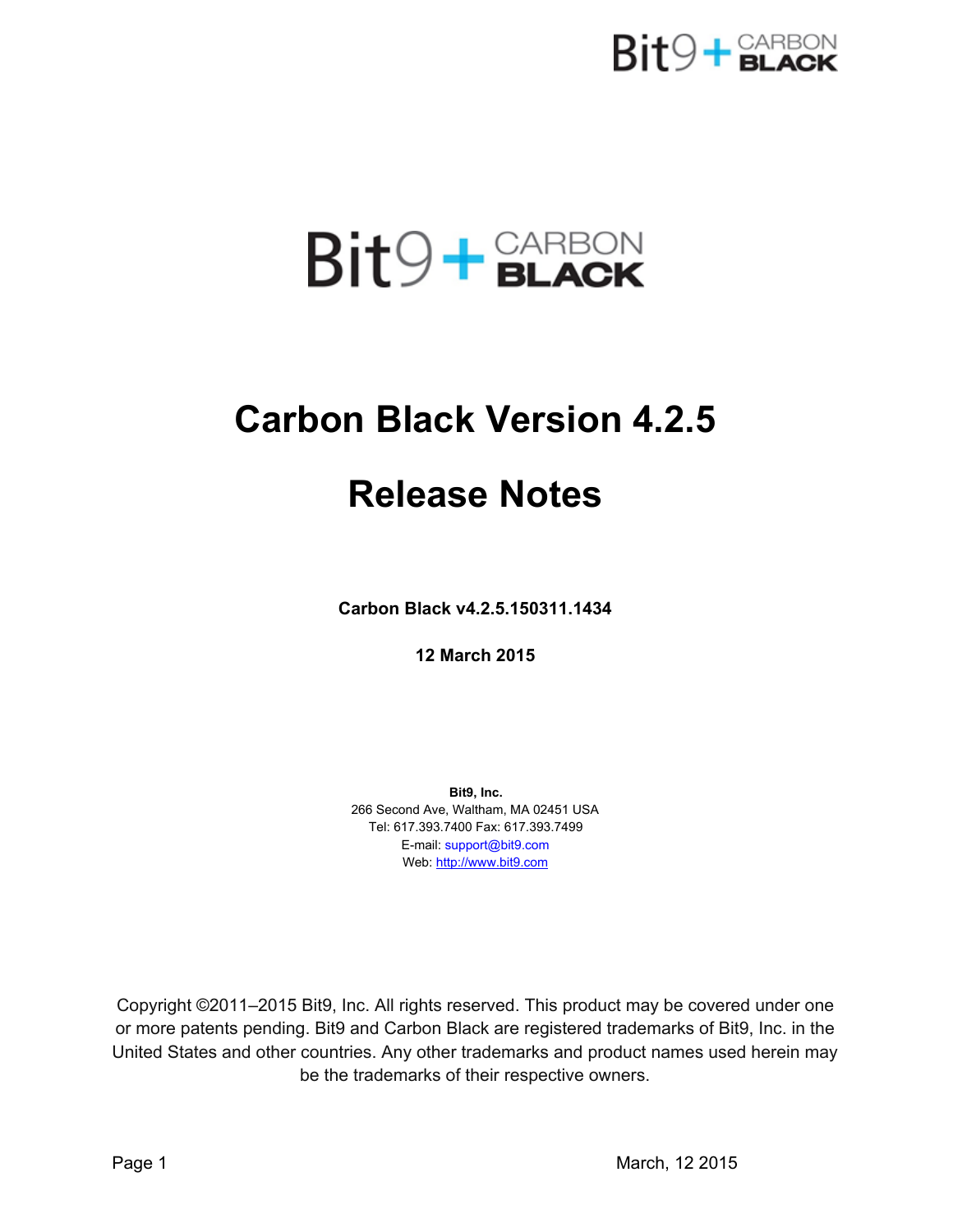

## **Introduction**

The *Carbon Black Version 4.2.5 Release Notes* document provides information for users upgrading from previous versions as well as users new to the product. It consists of the following major sections:

- **Before you begin**: This section describes preparations you should make before beginning the installation process for Carbon Black Server.
- **Carbon Black 4.2.5 new and modified features**: This section provides a quick reference to changes in Carbon Black since version 4.2.4.
- **Corrective content:**This section describes issues resolved by this release as well as more general improvements in performance or behavior.
- **Known issues and limitations:**This section describes known issues or anomalies in Carbon Black v4.2.5 that you should be aware of.
- **Contacting Bit9 support:**This section describes ways to contact Bit9 Technical Support and the information to have prepared to troubleshoot a problem.

This document is a supplement to the main Carbon Black Product documentation.

### **Important information**

We recommend that you review these release notes carefully, especially the *New and modified features* and *Known issues and limitations* sections.

## **Purpose of this release**

This release contains the following improvements:

● Quality Improvements

No major new functionality was introduced in this version.

### **Documentation**

The standard user documentation for Carbon Black includes:

- **Carbon Black User Guide:** Describes Carbon Black feature functionality in detail.
- **Carbon Black Enterprise Server Sizing Guide:**Provides details on infrastructure sizing for Carbon Black.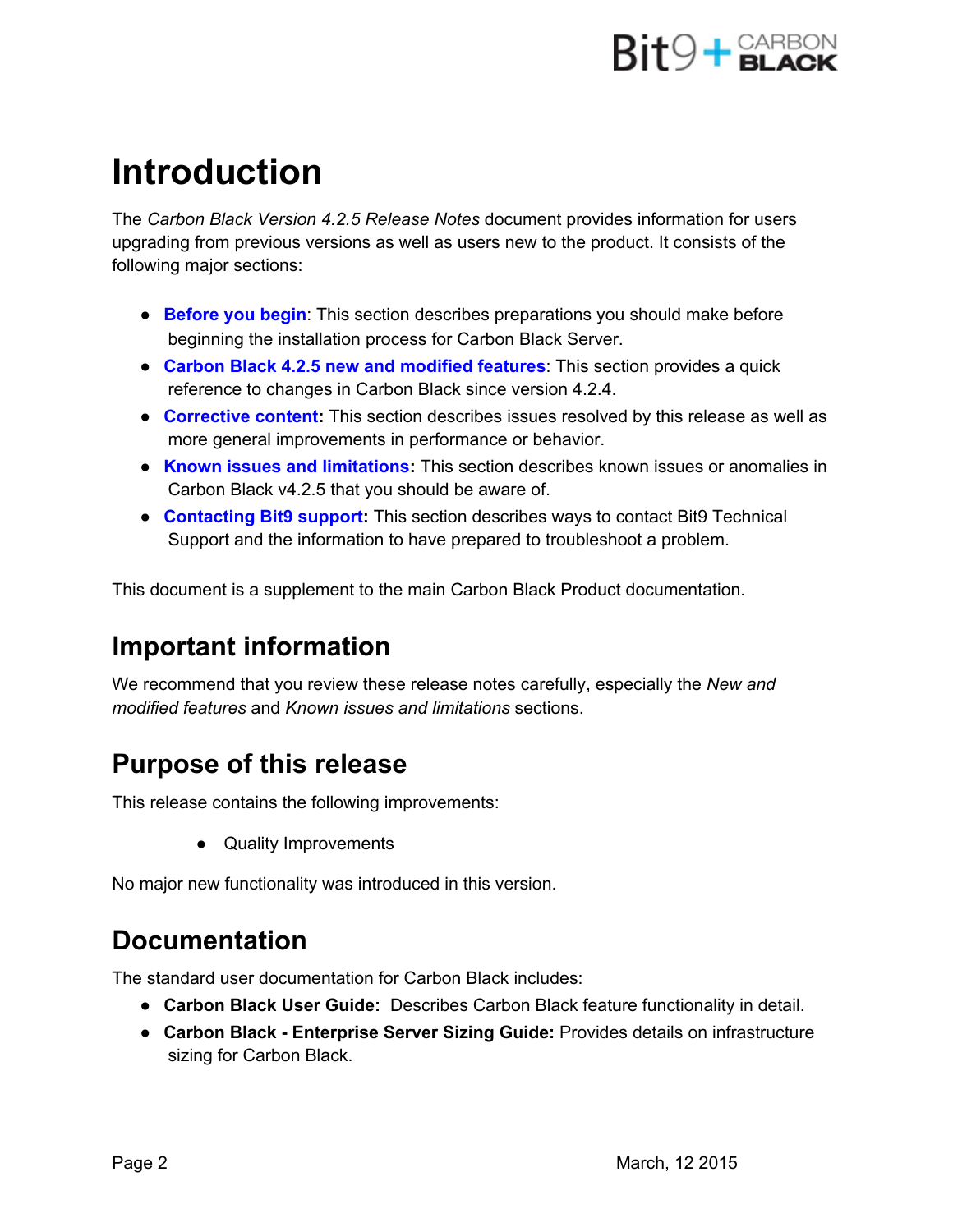

## **Before you begin**

This section describes preparations you should make before beginning the installation process for the Carbon Black server. These include actions you should take before installing the Carbon Black server, preparations you should make for configuring the server after installation, and general information you should know about the server and sensor. It contains information that applies to upgrades and new installations.

#### **YUM URL:**

Please use caution when pointing to the YUM repository. Different versions of the product are available on different branches as shown below[:](https://yum.carbonblack.com/enterprise/stable/x86_64/)

The current v4.2.5 version is available on Carbon Black YUM, pointed to by the following base URL:

baseurl[=https://yum.carbonblack.com/enterprise/release/x86\\_64/](https://yum.carbonblack.com/enterprise/stable/x86_64/)

The current v5.x version, with the latest major functional improvements, is available on Carbon Black YUM, pointed to by the following base URL:

baseurl[=https://yum.carbonblack.com/enterprise/stable/x86\\_64/](https://yum.carbonblack.com/enterprise/stable/x86_64/)

### **System requirements**

The document *Carbon Black Enterprise Server Sizing Guide describes* the hardware and software platform requirements for the Carbon Black Server and provides the current requirements for systems running the sensor. Both are available in the [customer](https://na6.salesforce.com/secur/login_portal.jsp?orgId=00D300000000S7D&portalId=06030000000D6OJ) support [portal](https://na6.salesforce.com/secur/login_portal.jsp?orgId=00D300000000S7D&portalId=06030000000D6OJ) area of th[e](http://www.bit9.com/) Bit9 [web](http://www.bit9.com/) site.

*Both upgrade and new customers should be sure to meet the requirements specified in these documents before proceeding.*

### **Carbon BlackServer Installations and Upgrades**

Carbon Black server upgrades are supported from the following Carbon Black server versions to this v4.2.5 version

- $\bullet$  V4.1.5
- All 4.2.x versions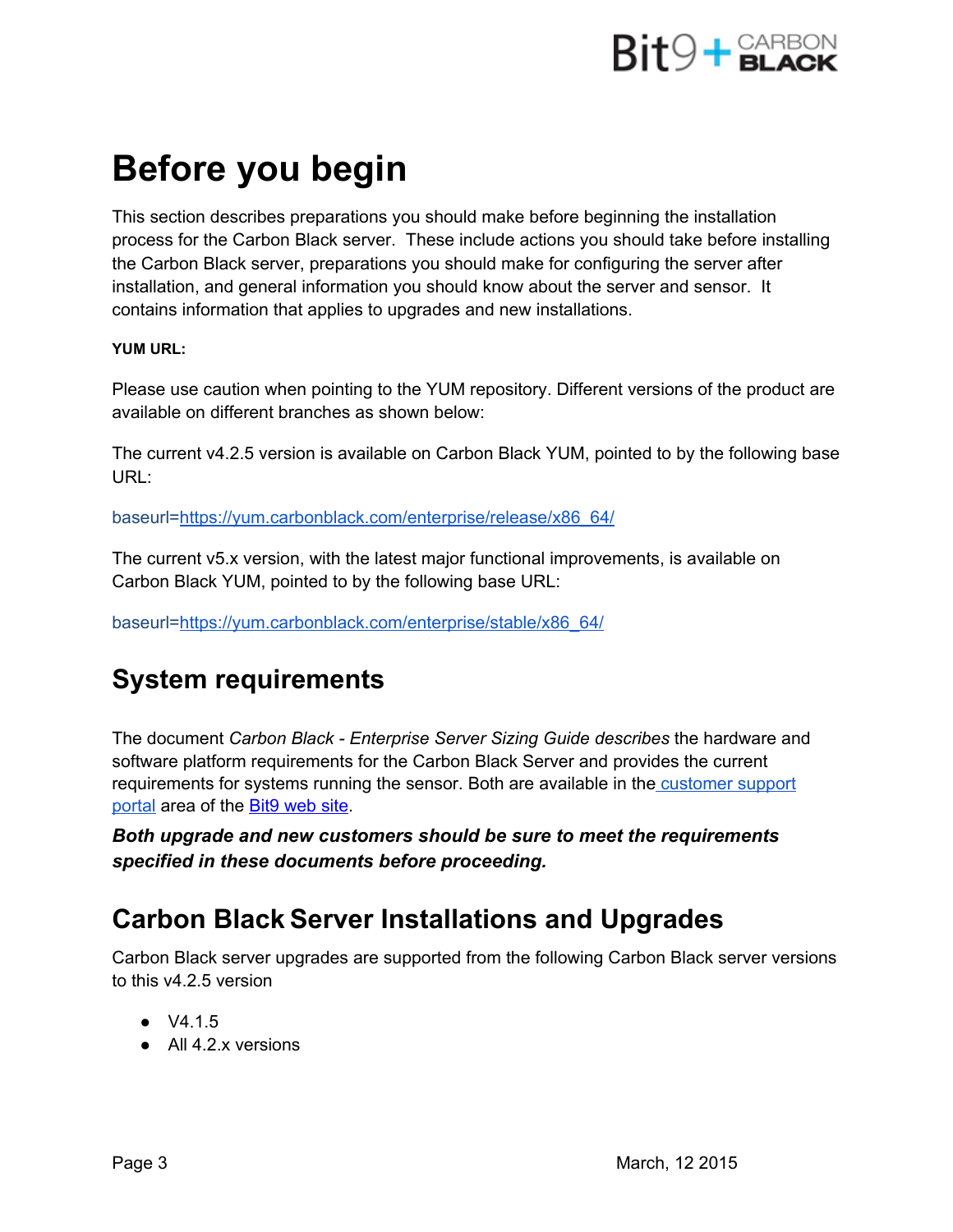

For more detailed instructions for installing or upgrading the server, please refer to the *Carbon Black User Guide*. It is available in the support area of th[e](http://www.bit9.com/) Bit9 [web](http://www.bit9.com/) site.

#### **Support for the upgrade process**

Carbon Black Server and sensor upgrade support is covered under the Customer Maintenance Agreement. Bit9 recommends contacting Technical Support prior to performing the upgrade, for further details on the upgrade process and the latest information that supplements the information contained in this document. Technical Support is available to assist with the upgrade process to ensure a smooth and efficient upgrade installation.

#### **Before running the server upgrade**

Carbon Black v4.2.5 comes with updated sensor versions. *Before* you run the Carbon Black Server upgrade program, you should **determine if you would like to upgrade to the new sensor version.** Servers and Sensors can be upgraded independently, and sensors can be upgraded by sensor groups, rather than all at once.

Decide if you would like to the new sensor to be deployed immediately to existing sensor installations, or if you want to install only the server updates first. Bit9 recommends a gradual upgrade of sensors to avoid any unacceptable impact on network and server performance.

**Note:**There is no expected degradation to sensor performance with Carbon Black 4.2.5

Deployment of sensors can be configured via the web UI in the following manner:

1. Log in to the web UI, navigate to the 'Sensors' page, and edit the group settings for each active group: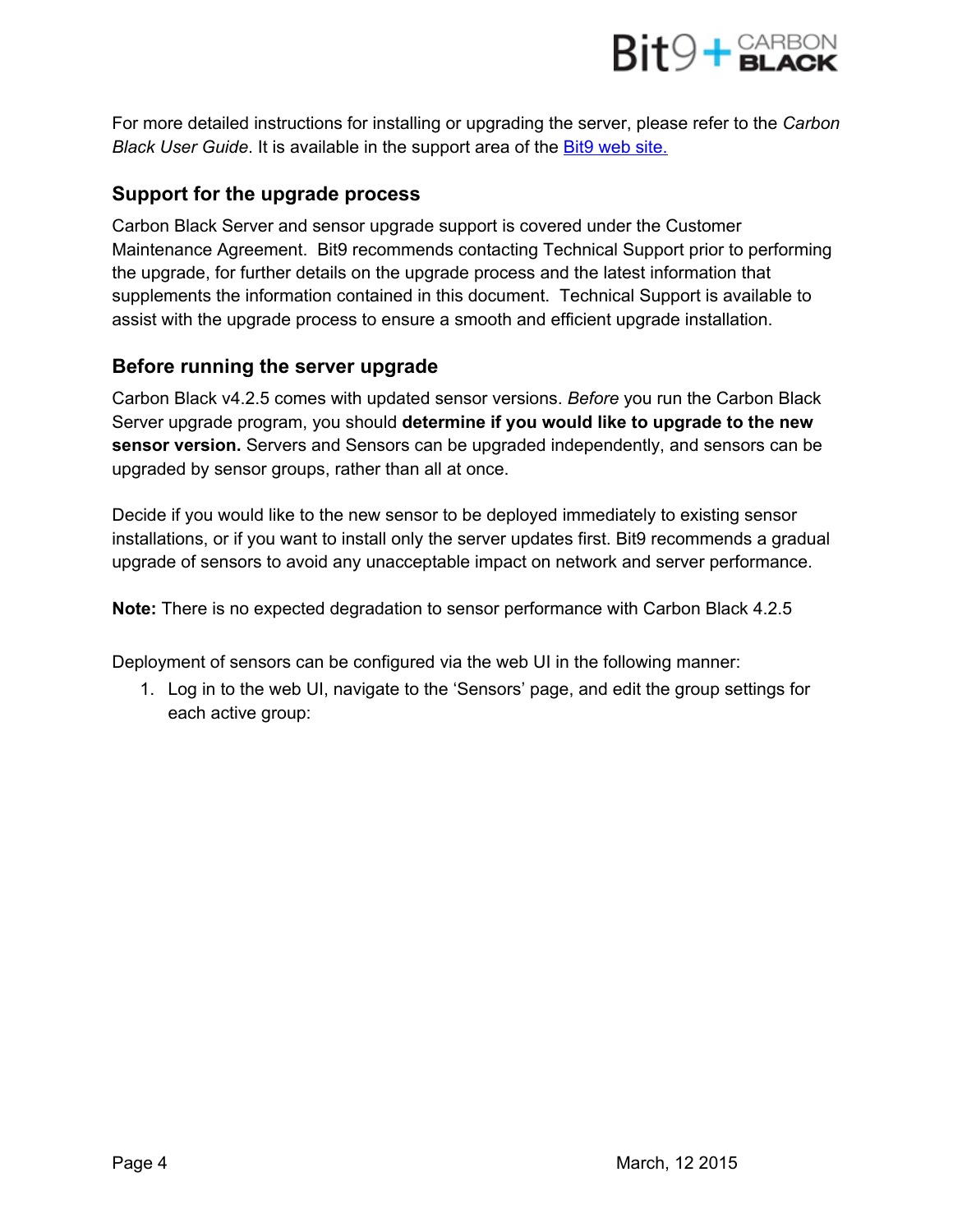## $Bit9 + **GLACK**$

| <b>Edit Group Settings</b>                 | $\times$                           |
|--------------------------------------------|------------------------------------|
| Permissions<br>Settings<br>Advanced        | <b>Event Collection</b>            |
| Sensor-side Max Disk Usage <sup>O</sup>    | Site <sup>O</sup>                  |
| $\odot$ GB<br>$\overline{\mathbf{c}}$      | Default Site                       |
| $\odot$ %<br>$\overline{\mathbf{c}}$       | Sensor Name <sup>O</sup>           |
| Max Licenses <sup>O</sup>                  | Upgrade Policy <sup>O</sup>        |
| ● No limit                                 | Always Latest $\blacktriangledown$ |
| $\textcircled{\scriptsize i}$<br>Limit to: |                                    |
|                                            | Save Changes<br>Close              |

Figure: Group settings dialog

2. Under the 'Advanced' tab, find the "Upgrade Policy" setting. If this is set to "Always Latest", the server will automatically sensors to the latest sensor version. If you want to keep the sensors at a specific version, select that version number from the dropdown prior to upgrade. If you want to continue using whatever sensor versions are already installed, regardless of version, select 'Manual'.

**Note:These settings apply to Windows sensors only**. To change OS X and Linux sensor settings please see the Installing and Managing Sensors chapter of the *Carbon Black User Guide*.

#### **Server Upgrade Steps**

If you are UPGRADING the server, please follow the steps in this section. These steps require SSH or console access to the server with root privileges.

#### ● **Standalone Server**

- 1. On the server, stop the Carbon Black services: service cb-enterprise stop
- 2. Update the Carbon Black services: yum update cb-enterprise
- 3. Restart the Carbon Black services: service cb-enterprise start
- **Clustered Server**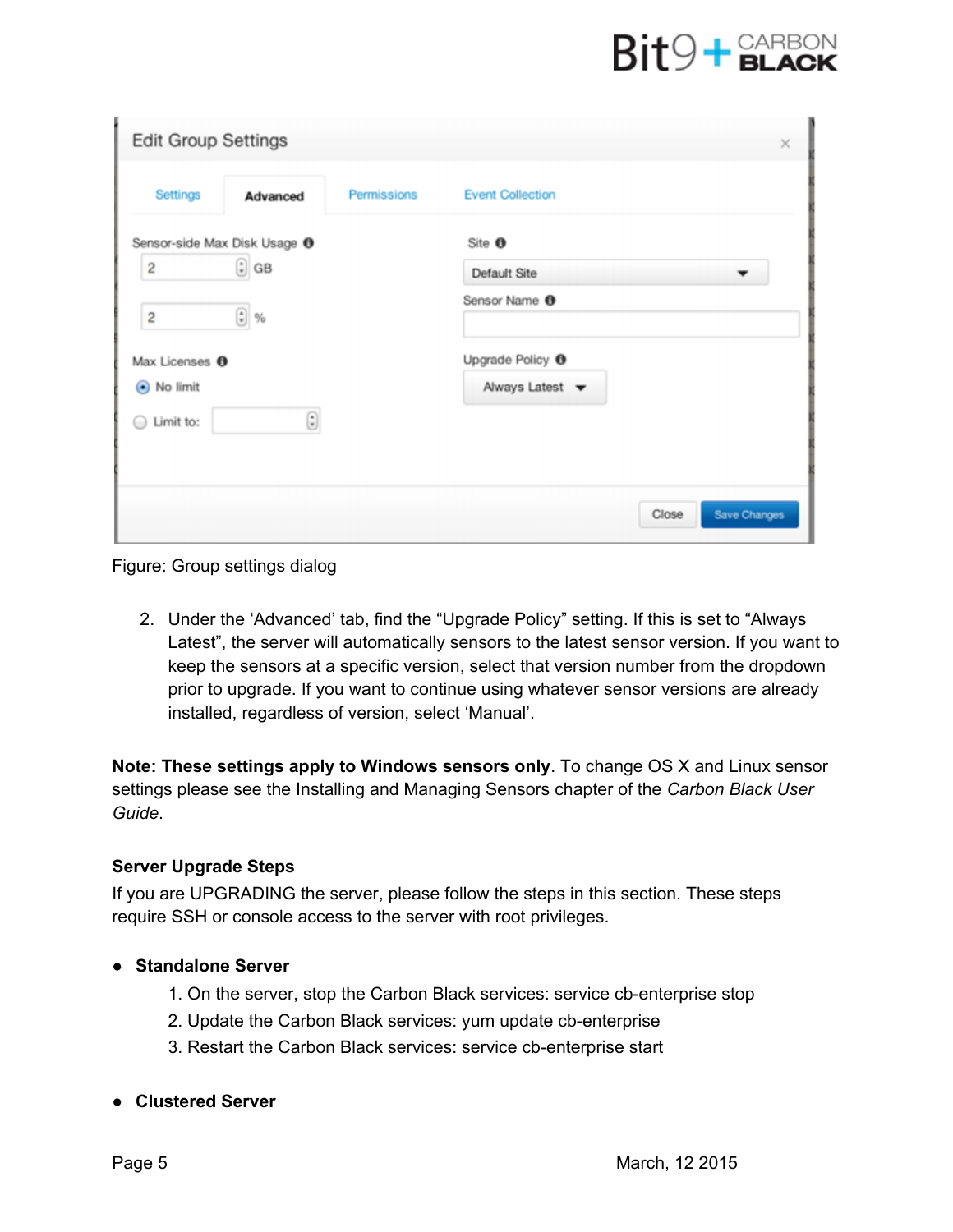

1. On the Master server, navigate to the cb install directory (defaults to /usr/share/cb) and stop the Carbon Black services: ./cbcluster stop

- 2. Update the Carbon Black services on all nodes: yum update cb-enterprise
- 3. Restart the Carbon Black services: ./cbcluster start

Improvements of Carbon Black will occasionally require a utility called 'cbupgrade' to be used after *yum install cbenterprise* to migrate the database schema or alliance feed data. Upgrading from previous stable version of Carbon Black (4.2.4) to current release is not expected to require this step. However, running the utility is required when there are local changes to configuration files that have to be manually consolidated with the newer versions distributed by the release. The operator will be notified of this requirement when attempting to start the cb-enterprise services. In a clustered Server configuration, this utility will need to be run on all nodes before restarting the cluster. When running this utility in a clustered environment, be sure to answer 'NO' when asked to start the CB services, the administrator will need to use 'cbcluster' to start the clustered server.

## **Carbon Black v4.2.5:**

The following sections provide a quick reference to the changes made since v4.2.4.

## **Corrective Content**

The following corrective content has been addressed in this version:

## **Console and Server**

- 1) Fixed an issue with cbsyslog utility that caused it to fail ungracefully when there are no matches to a submitted query  $(E-4110)$
- 2) Fixed an issue with cbsyslog utility that caused it to submit the query string incorrectly (E4108)
- 3) Fixed an issue with cbsyslog utility that caused it to send syslog notifications with missing fields  $(E-4156)$
- 4) Fixed an issue that caused binary downloads to fail from the UI when hash reporting is enabled, but binary uploads to Alliance server is disabled (E-4063)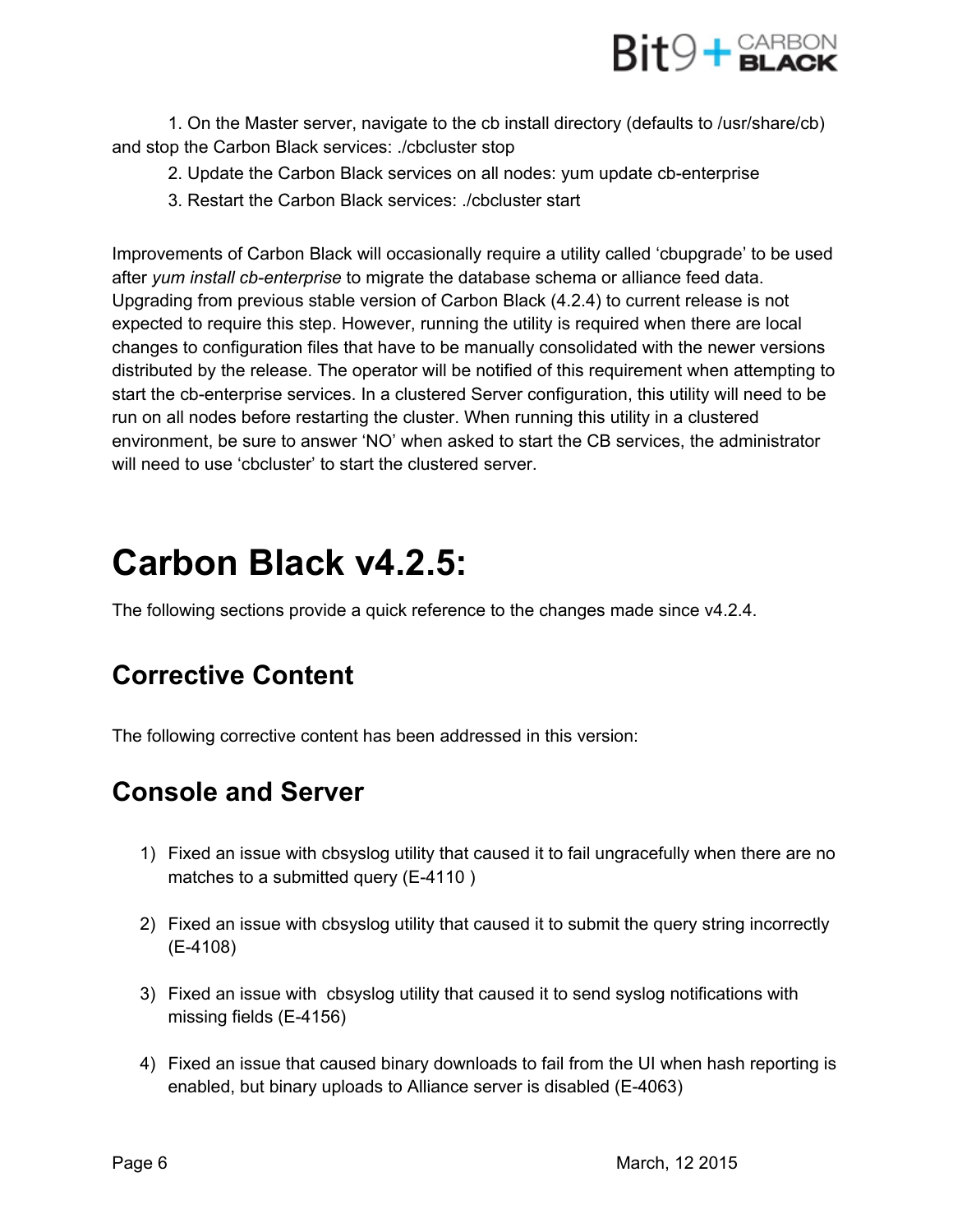

5) Fix e-mail notifications from watchlist not recovering from an error (E-4095)

## **Windows Sensor (4.2.5.50223)**

- 1) Fix for Sensor Group Netconn event collection not working properly when disabled and re-enabled (WIN-233)
- 2) Fixed an issue with downgrades of sensor from 5.0.0 to 4.2.x resulting in mix of driver versions (WIN-229)
- 3) Fix for an issue that caused upgrades from 4.2.x to 4.2.4 fail in some cases (WIN224)
- 4) Fix for a name resolution issue that for certain network responses with nested indirect names causing sensor to go into an infinite loop (WIN-223)
- 5) Performance enhancement to move discarding of modload events to kernel module (WIN-209, WIN-153)
- 6) Fixed an issue that caused sensor to occasionally report corrupted MD5 in mod info message (WIN-151)

## **OS X Sensor (4.2.5.50217)**

- 1) Fix for a memory leak in sensor while obtaining certificate information (OSX-170)
- 2) Fix for a name resolution issue that for certain network responses with nested indirect names causing sensor to go into an infinite loop (WIN-168)

## **Linux Sensor (4.2.5.50305)**

- 1) Fix for sensor not correctly honoring the bytes-to-push value set by throttling algorithm  $(LNX-113)$
- 2) Upgrade OpenSSL to version 1.0.1k (LNX-112)
- 3) Performance enhancement for CB-on-CB case by filtering UID of the CB server (LNX-110)
- 4) Fix a memory leak in sensor on CentOS 2.6.32.-358 kernels (LNX-109)
- 5) Fix for a name resolution issue that for certain network responses with nested indirect names causing sensor to go into an infinite loop (LNX-106)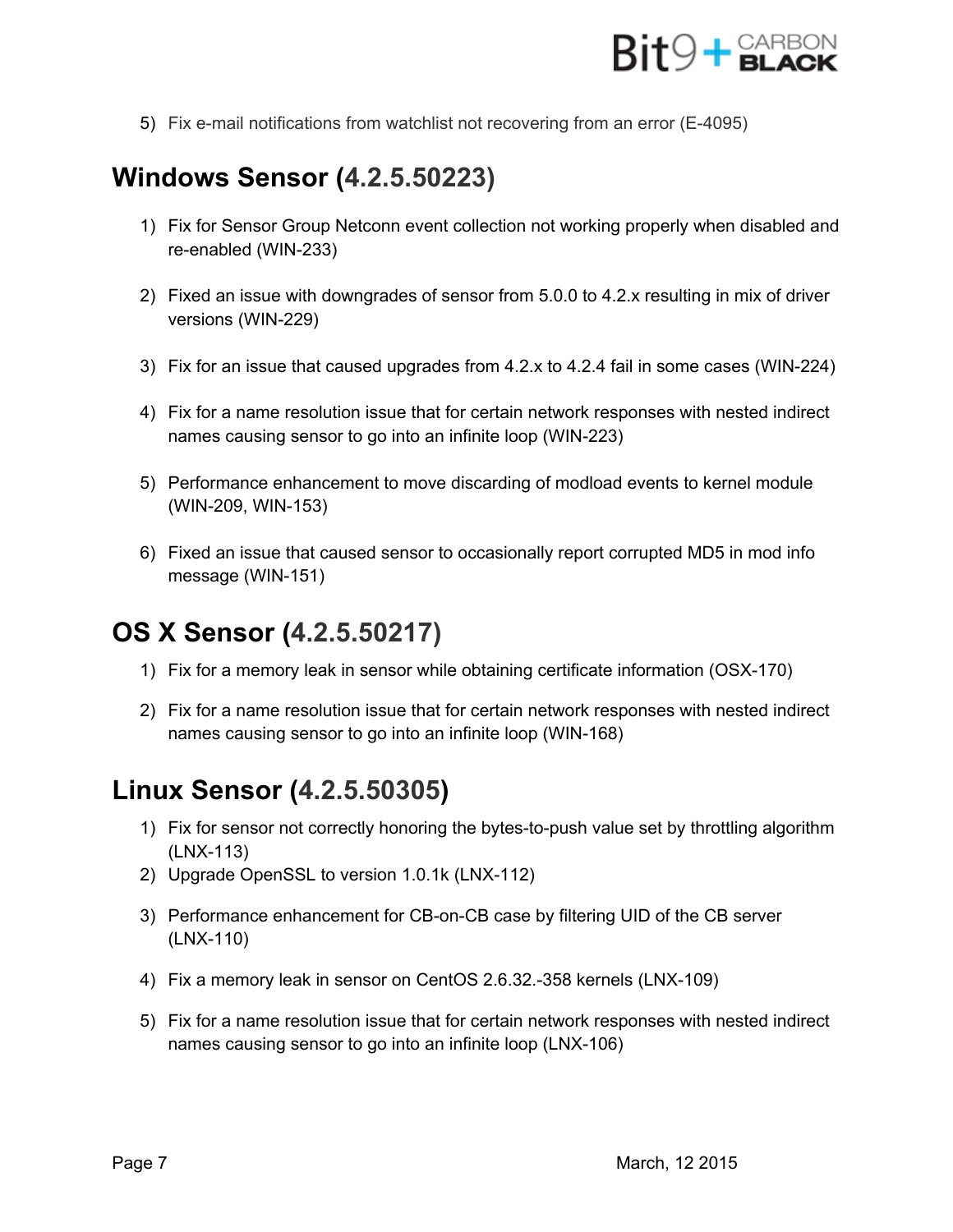

## **Carbon Black v4.2.5: OS Support**

#### **Server / Console:**

- $\circ$  CentOS 6.4-6.6, (64-bit)
- $\circ$  Red Hat Enterprise Linux (RHEL) 6.4-6.6 (64-bit)

Installation and testing is done on default installs using the 'minimal' distribution and the distribution's official package repositories. Customized Linux installations must be individually evaluated.

#### **Sensor OSes (endpoints + servers)**

- Windows: XP SP3 8.1 / Server 2003 2012R2, x86 and x64 ○ Windows embedded OSes are individually evaluated
- **Mac**: OS X 10.6 through 10.10, x64 on Intel
- Linux: RHEL & CentOS 6.4-6.6, 7.0 x64 standard kernel versions (2.6.32-358.el6, 2.6.32-431.el6, 2.6.32-504.el6, 3.10.0.el7.x86\_64) and the standard minor/ maintenance releases. Non RHEL/CentOS distributions or Modified RHEL/CentOS environments (those built on the RHEL platform) are not supported. **Note:** Major releases of 6.7 and 7.1 will require moving to the next patch of the sensor.

The Linux sensor now supports Redhat/CentOS 6.4,6.5,6.6, and 7.0 without the need for a patch. The release of a major revision, such as 6.7 or 7.1 will require the release of a patch.

## **Known Issues and Limitations**

- 1. Licensing application does not work properly in a clustered environment. When licenses are applied via the UI, they are applied against the master only. The minions do not get an updated license. When the minion license expires, there is no indication of that in the UI. The minion does, however start rejecting data push to the server from sensors via the 402 HTTP error code. (ENT-3922)
- 2. If sensor clock is wrong and in the future, UI does not interpret process start time correctly. (CBUI-1102)
- 3. The state of the sensor changes to "Uninstall Pending Uninstalled" when uninstalling from the UI.  $(ENT-3698)$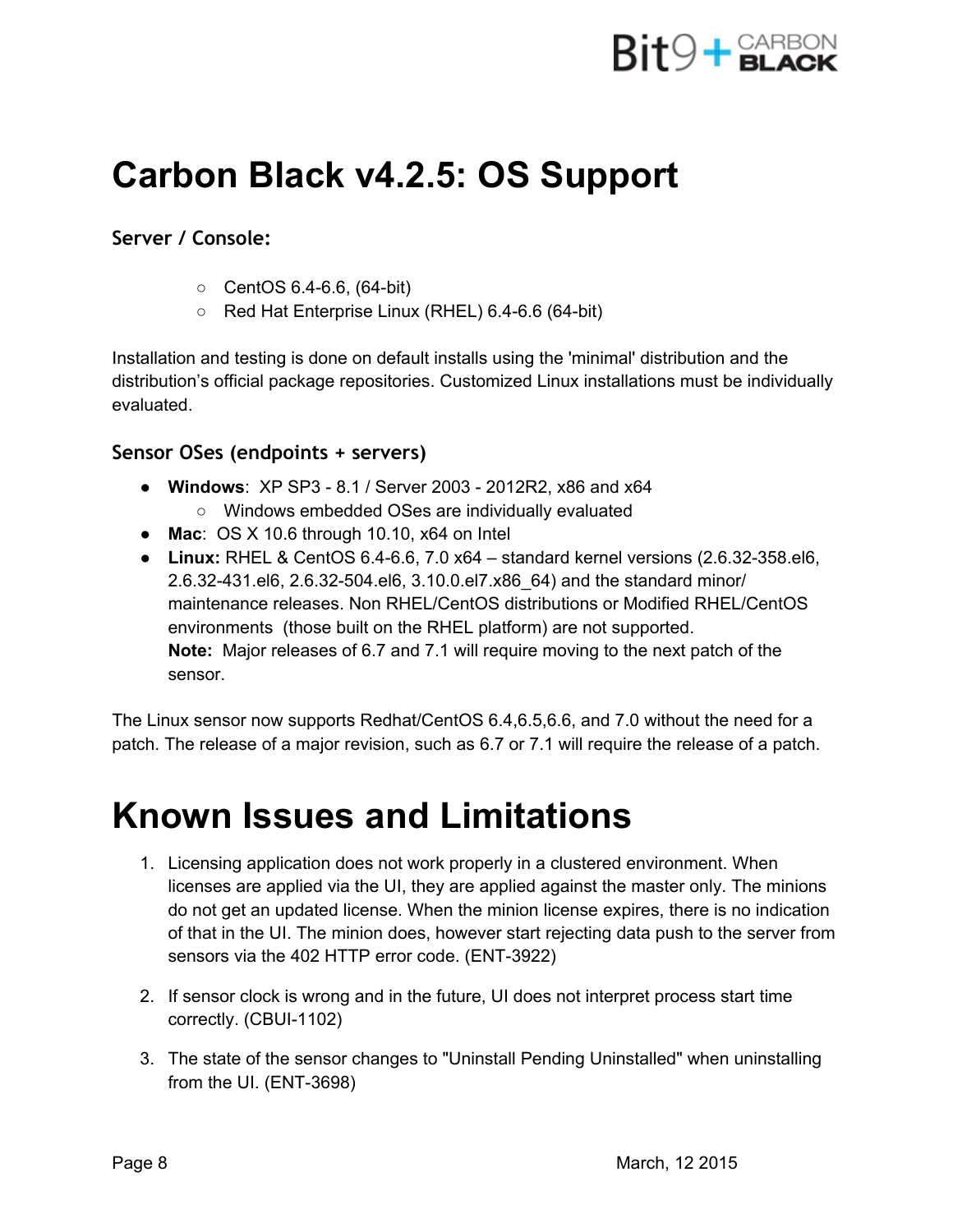

- 4. When a sensor is moved out of a group with a user on a team with only "Viewer" access to that particular group, results for that group are still searchable for the time period it was in that group, but the process details page links get 405 errors. If the sensor is put back into the group, the 405 errors for those processes go away. (ENT-3788)
- 5. Reshard tool can fail with "File Not Found" exception in turn causing a corrupt index. If a re-shard is necessary please contact support for a potential work around. (ENT-3493)
- 6. Power state of a Linux sensor is not displayed correctly on the host detail page When Linux Sensor is powered off, icon next to Computer Name does not change to correct state.  $(LNX-53)$
- 7. Count and IP address range queries do not work correctly using Firefox v.30+. (CBUI-1208)
- 8. On Win7 64-bit and Win8.1 systems that also have the Bit9 Agent installed, uninstalling the sensor fails with an "insufficient permissions" error unless Bit9 tamper protection is disabled. Please contact Bit9 Support if you need assistance disabling tamper protection. (WIN-204)

## **Contacting Bit9 Support**

For your convenience, Bit9 Technical Support offers several channels for resolving support questions:

| <b>Technical Support Contact Options</b> |  |
|------------------------------------------|--|
| Web: www.bit9.com                        |  |
| E-mail: support@bit9.com                 |  |
| Phone: 877.248.9098 (877.BIT9.098)       |  |
| Fax: 617.393.7499                        |  |
| Hours: $8$ a.m. to $8$ p.m. $EST$        |  |

## **Reporting Problems**

When you call or e-mail Bit9 Technical Support, please provide the following information to the support representative: